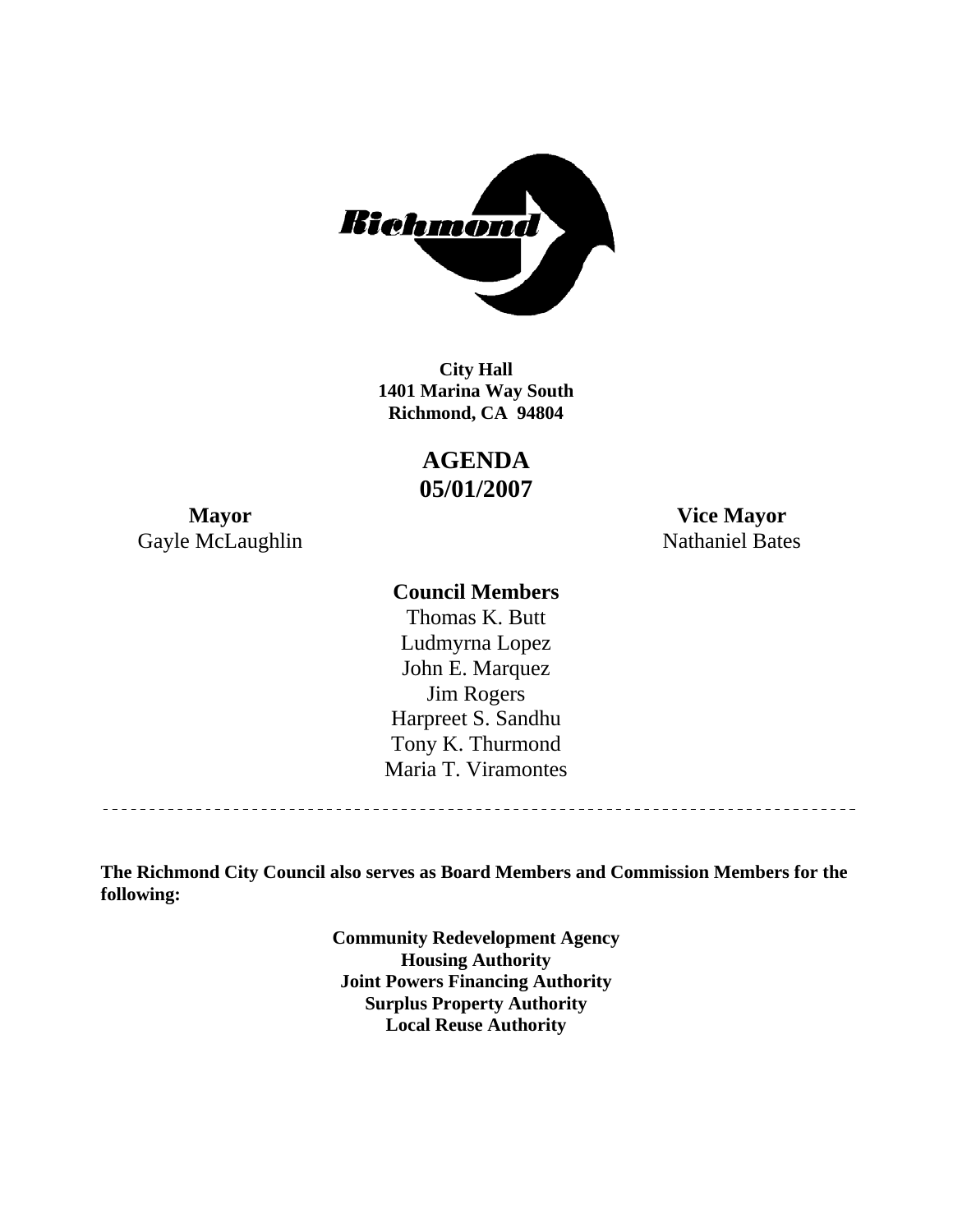# **MEETING PROCEDURES**

The City of Richmond encourages community participation at its City Council meetings and has established procedures that are intended to accommodate public input in a timely and time-sensitive way. As a courtesy to all members of the public who wish to participate in City Council meetings, please observe the following procedures:

**PUBLIC COMMENT ON AGENDA ITEMS:** Anyone who desires to address the City Council on items appearing on the agenda must complete and file a pink speaker's card with the City Clerk **prior** to the City Council's consideration of the item. Once the City Clerk has announced the item and discussion has commenced, no person shall be permitted to speak on the item other than those persons who have submitted their names to the City Clerk. Your name will be called when the item is announced for discussion. **Each speaker will be allowed TWO (2) MINUTES to address the City Council on NON-PUBLIC HEARING items listed on the agenda.** 

**OPEN FORUM FOR PUBLIC COMMENT:** Individuals who would like to address the City Council on matters not listed on the agenda or on **Presentations, Proclamations and Commendations, Report from the City Attorney, or Reports of Officers** may do so under Open Forum. All speakers must complete and file a pink speaker's card with the City Clerk **prior** to the commencement of Open Forum. **The amount of time allotted to individual speakers shall be determined based on the number of persons requesting to speak during this item. The time allocation for each speaker will be as follows: 15 or fewer speakers, a maximum of 2 minutes; 16 to 24 speakers, a maximum of 1 and one-half minutes; and 25 or more speakers, a maximum of 1 minute.** 

#### **SPEAKERS ARE REQUESTED TO OCCUPY THE RESERVED SEATS IN THE FRONT ROW BEHIND THE SPEAKER'S PODIUM AS THEIR NAME IS ANNOUNCED BY THE CITY CLERK.**

**CONSENT CALENDAR:** Consent Calendar items are considered routine and will be enacted, approved or adopted by one motion unless a request for removal for discussion or explanation is received from the audience or the City Council. A member of the audience requesting to remove an item from the Consent Calendar must complete and file a speaker's card with the City Clerk **prior to the City Council's consideration of Item C, Agenda Review.** An item removed from the Consent Calendar may be placed anywhere on the agenda following the City Council's agenda review.

*The City Council's adopted Rules of Procedure recognize that debate on policy is healthy; debate on personalities is not. The Chairperson has the right and obligation to cut off discussion that is too personal, too loud, or too crude.* 

**\*\*\*\*\*\*\*\*\*\*\*\*\*\*\*\*\*\*\*\*\*\*\*\*\*\*\*\*\*\*\*\*\*\*\*\*\*\*\*\*\*\*\*\*\*\*\*\*\*\*\*\*\*\*\*\*\*\***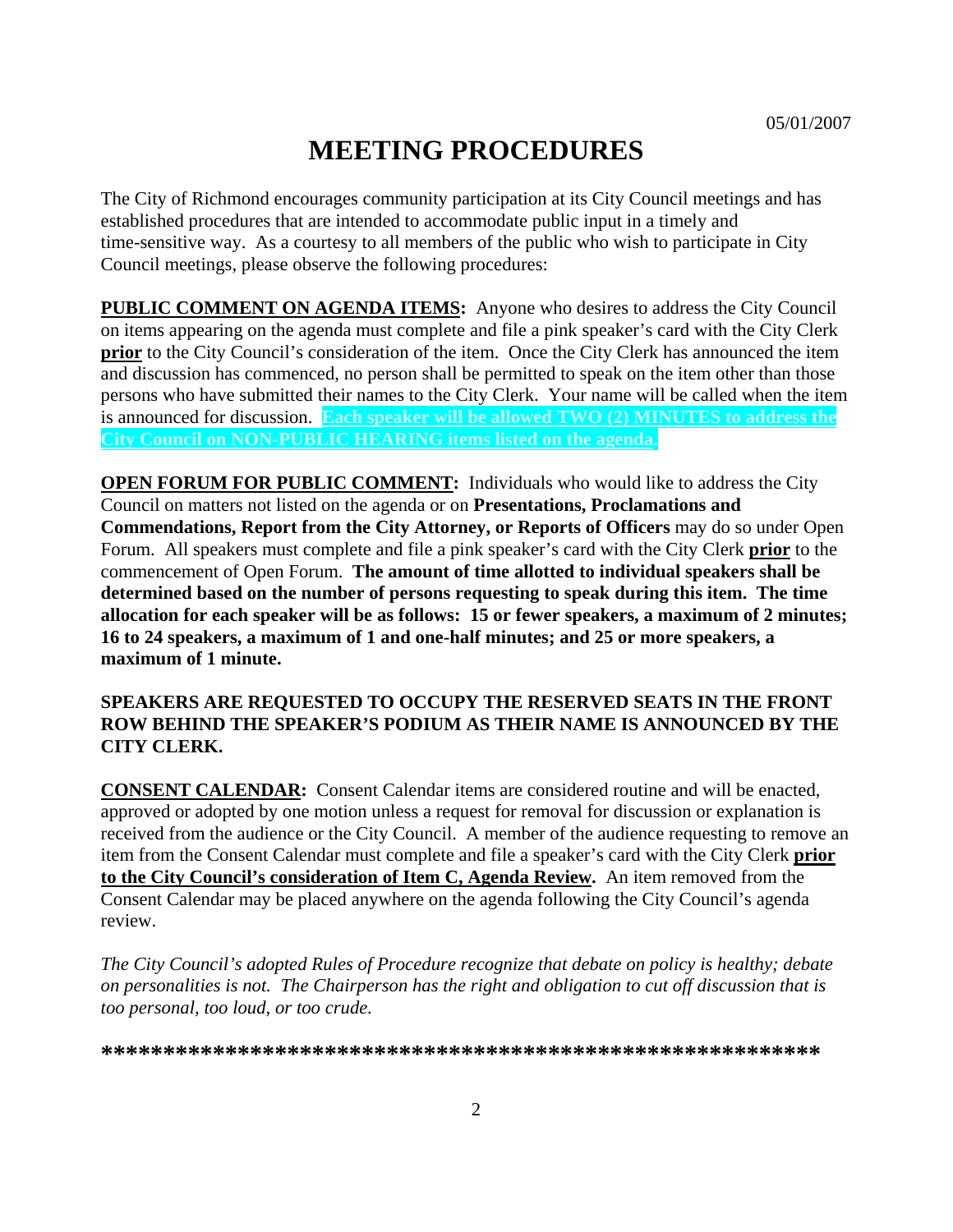05/01/2007

# **Morning Open Session**

 $8:30$  a.m.

# **A. ROLL CALL**

# **B. PUBLIC COMMENT**

#### **C. ADJOURN TO CLOSED SESSION**

# **Closed Session**

Shimada Room of City Hall

# **A. CITY COUNCIL**

 **A-1.** LIABILITY CLAIMS

Claimants:

- 1. James Filippi
- 2. Alma Candelario
- 3. Jay Betts
- 4.Gerald Mackowiak
- 5. Dimitri & Kathleen Rotow

Agency Claimed Against: City of Richmond

 **A-2.** CONFERENCE WITH LEGAL COUNSEL - ANTICIPATED LITIGATION Significant exposure to litigation pursuant to Subdivision (b) of Government Code Section 54956.9:

One Case

**\*\*\*\*\*\*\*\*\*\*\*\*\*\*\*\*\*\*\*\*\*\*\*\*\*\*\*\*\*\*\*\*\*\*\*\*\*\*\*\*\*\*\*\*\*\*\*\*\*\*\*\*\*\*\*\*\*\*\*\***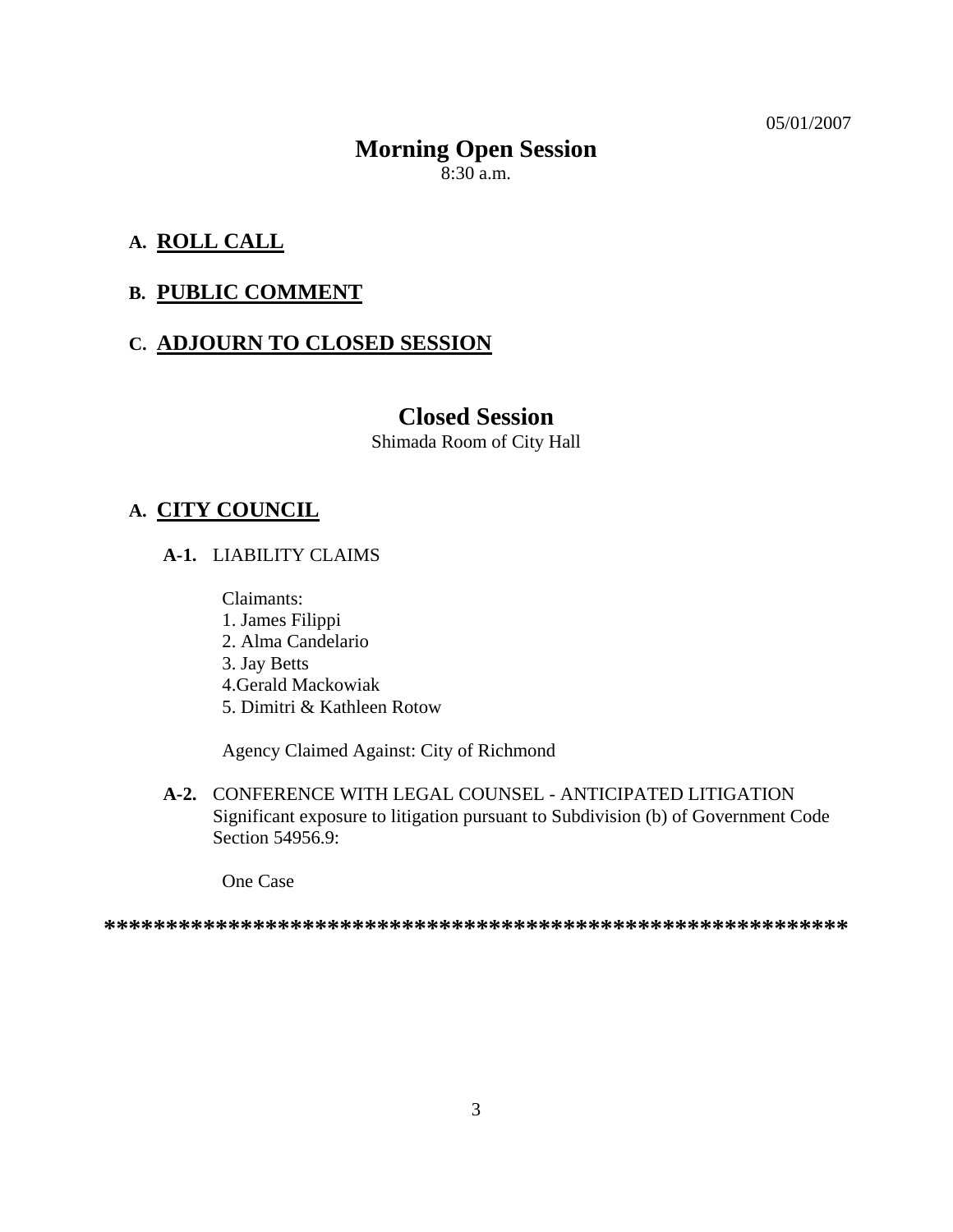# **Evening Open Session**

Council Chambers

# **Richmond Community Redevelopment Agency**

6:00 p.m.

#### **PLEDGE TO THE FLAG**

#### **A. ROLL CALL**

#### **B. STATEMENT OF CONFLICT OF INTEREST**

### **C. CONSENT CALENDAR**

 **C-1. ADOPT A RESOLUTION** - approving a contract amendment with Goldfarb and Lipman to provide legal services associated with Agency activities with an expiration date of September 30, 2007. This amendment will add \$90,000 to the original contract for a new contract total of \$290,000 - Richmond Community Redevelopment Agency (Steve Duran 307-8140).

#### **D. OPEN FORUM FOR PUBLIC COMMENT**

#### **E. ADJOURNMENT**

**\*\*\*\*\*\*\*\*\*\*\*\*\*\*\*\*\*\*\*\*\*\*\*\*\*\*\*\*\*\*\*\*\*\*\*\*\*\*\*\*\*\*\*\*\*\*\*\*\*\*\*\*\*\*\*\*\*\*\*\*** 

# **Special Joint Meeting of the Richmond Community Redevelopment Agency/City Council**

6:05 p.m.

#### **A. ROLL CALL**

#### **B. STATEMENT OF CONFLICT OF INTEREST**

#### **C. CONSENT CALENDAR**

**C-1. APPROVE** – minutes of the meeting held on April 17, 2007, - City Clerk's Office (Diane Holmes 620-6513).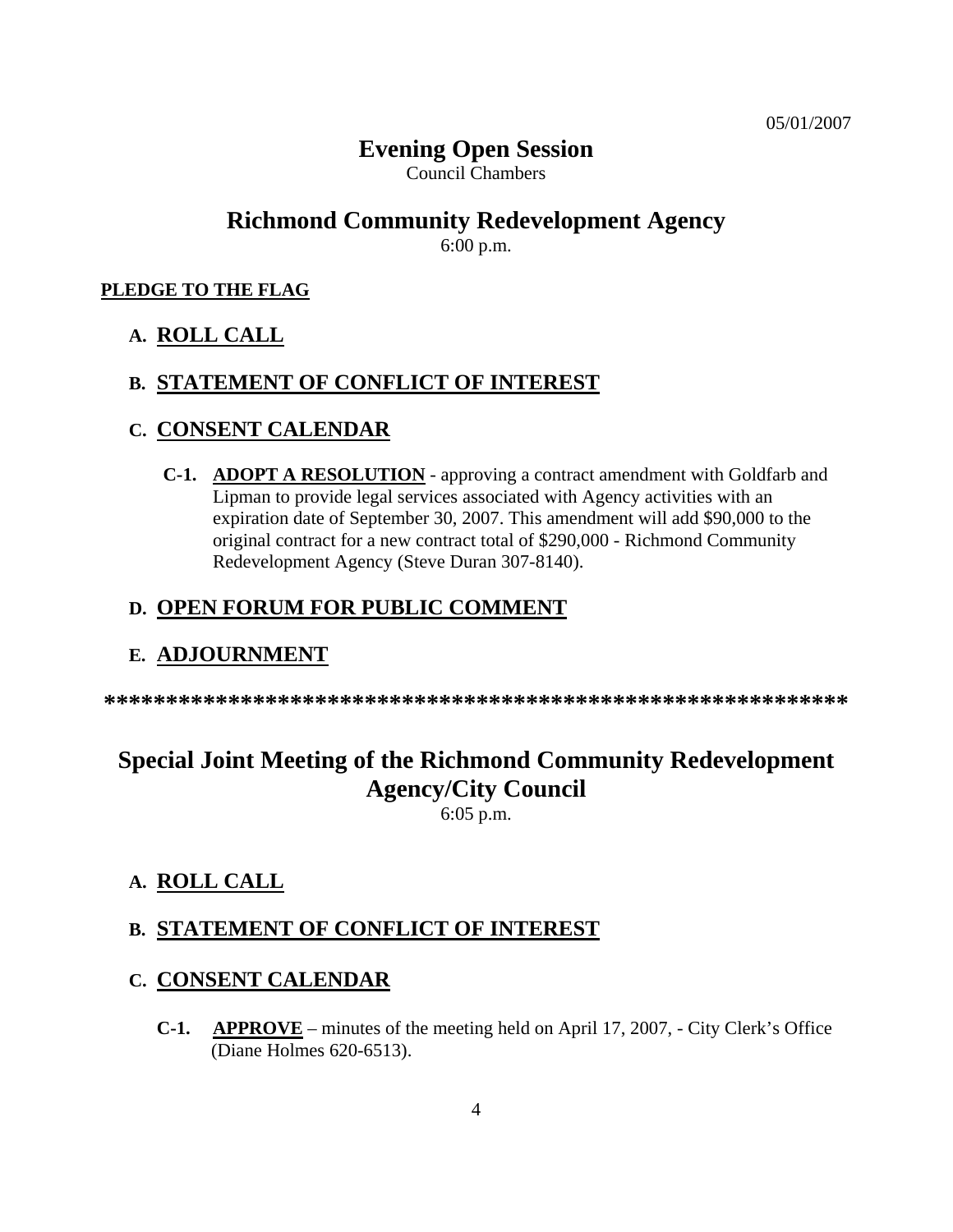## **D. AGENCY/COUNCIL AS A WHOLE**

**D-1.** Discuss proposed design options and provide direction to staff regarding: (1) the City Council Chamber seating, (2) exterior window system options for City Hall and the existing Hall of Justice, and (3) the scope of the Auditorium renovation – Community and Economic Development (Steve Duran 307-8140).

#### **E. ADJOURNMENT**

**\*\*\*\*\*\*\*\*\*\*\*\*\*\*\*\*\*\*\*\*\*\*\*\*\*\*\*\*\*\*\*\*\*\*\*\*\*\*\*\*\*\*\*\*\*\*\*\*\*\*\*\*\*\*\*\*\*\*\*\*** 

# **CITY COUNCIL**

7:00 p.m.

## **A. ROLL CALL**

### **B. STATEMENT OF CONFLICT OF INTEREST**

### **C. AGENDA REVIEW**

# **D. REPORT FROM THE CITY ATTORNEY OF FINAL DECISIONS MADE AND NON-CONFIDENTIAL DISCUSSIONS HELD DURING CLOSED SESSION**

## **E. OPEN FORUM FOR PUBLIC COMMENT**

#### **F. PRESENTATIONS, PROCLAMATIONS, AND COMMENDATIONS**

- **F-1.** Commendation to and comments from Martin Luther King III Vice Mayor Bates (620-6743).
- **F-2.** Proclamation recognizing May as Preservation Month in the City of Richmond Councilmember Butt (236-7435).
- **F-3.** Proclamation recognizing May Day 1886 as the beginning of the eight-hour workday struggle and honoring local labor leaders for their contribution to Richmond's working families - Mayor McLaughlin (620-6503).
- **F-4.** Proclamation recognizing May 6-12, 2007, as Public Service Week in the City of Richmond - Mayor McLaughlin (620-6503).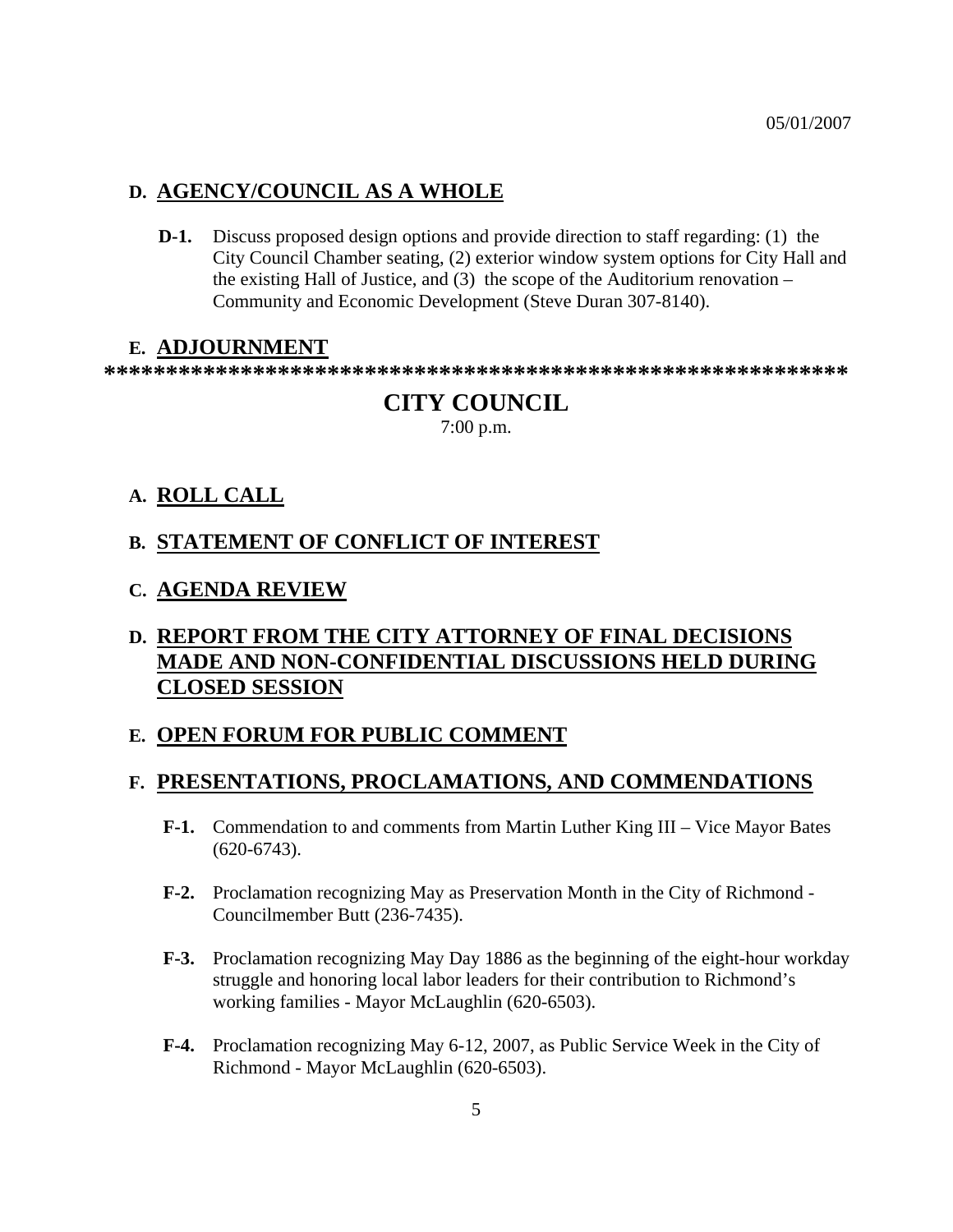#### **G. CONSENT CALENDAR**

- **G-1. APPROVE** a contract with Mr. Larry Winston in an amount not to exceed \$60,000 for a term of May 1, 2007, through March 30, 2008, to provide curriculum development, classroom instruction, and supervision for the Richmond BUILD preapprenticeship construction skills training program - Employment and Training (Sal Vaca 307-8006).
- **G-2. AWARD** a construction contract to Prism Engineering for the Cutting Boulevard Interconnect & Detector Loop - Harbour Way South to South 49th Street at the base bid of \$372,000 and include optional Item B in the amount of \$28,800 for a total price of \$400,800 with a project budget contingency not to exceed \$40,000 - Engineering (Rich Davidson 307-8105). Reviewed by Finance Committee Members Rogers and Lopez.
- **G-3. APPROVE** a one-year contract with eCivis Incorporated for grants tracking, reporting, and implementation of software and services at a cost of \$57,575 – Finance Department (James Goins 620-6740).
- **G-4. APPROVE** an amendment to the contract with Moore Iacofano Goltsman, Inc. (MIG), modifying the scope of work to allow additional community and board participation in workshops and meetings associated with the General Plan update and increasing the cost by \$297,115, for a total cost of \$2,235,508 - Planning Department (Richard Mitchell 620-6705). Reviewed by Finance Committee Members Rogers and Lopez.
- **G-5. AUTHORIZE** the city manager to execute an amendment to the contract with Cooperative Personnel Services raising the contract limit from \$10,000 to \$13,795.32 – Human Resources (Leslie Knight 620-6600)
- **G-6. AUTHORIZE** the city manager to execute a contract with Avery Associates for an amount not to exceed \$25,400 to conduct a recruitment for the position of City Attorney - Human Resources (Leslie Knight 620-6849).
- **G-7. APPROVE** (1) the amended Interagency Agreement, (2) a City Council resolution accepting funds from the 2006-07 North Richmond Waste and Recovery Mitigation Fee Fund, currently being held by Contra Costa County, to be used to finance certain strategies as identified in the amended Interagency Agreement for an amount not to exceed \$472,658, and (3) authorization to the city manager or his designee to administer those funds in a manner consistent with the terms of the attached Agreement - City Manager's Office (Bill Lindsay 620-6512).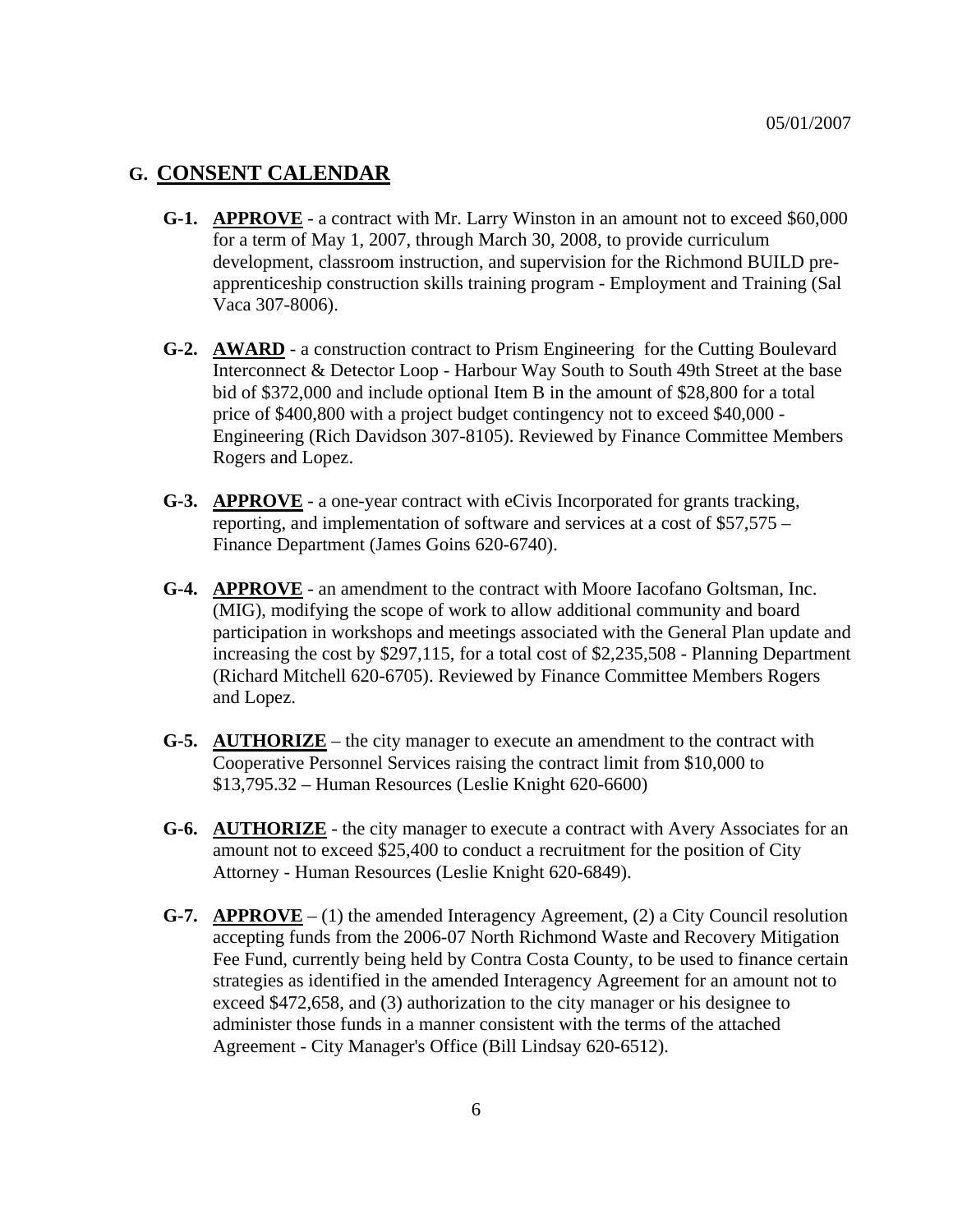- **G-8. APPROVE**  an amendment to the contract with the Glen Price Group to provide grant seeking and proposal writing services, increasing the cost in an amount not to exceed \$121,000 for a total cost of \$231,000 and extending the term by 16 months to continue the city-wide grant securing program through June 2008 - City Manager's Office (Bill Lindsay 620-6512). Reviewed by Finance Committee Members Rogers and Lopez.
- **G-9. APPROVE** a contract with State Tree Experts, Inc. in the amount of \$5,500 for the removal of eight (8) dead and dying pine trees and the pruning of one (1) Monterey pine tree at John F. Kennedy (JFK) Park – Public Works (Willie Haywood 231- 3008).
- **G-10. APPROVE** minutes of the Morning and Evening Open Sessions held on April 17, 2007 - City Clerk's Office (Diane Holmes 620-6513).

### **H. PUBLIC HEARINGS**

#### **I. RESOLUTIONS**

 **I-1. ADOPT A RESOLUTION** - directing City staff to develop recommendations on lowering solar permit fees and to identify best practices to promote solar installation in Richmond - Mayor McLaughlin (620-6503).

#### **J. ORDINANCES**

# **K. COUNCIL AS A WHOLE**

- **K-1.** Approve recognition of Mother Novelean Harris for her service to the City of Richmond by declaring May 1st as Mother Novelean Harris Day, and authorize a message, in her honor, to be engraved on the bench in front of North Richmond Baptist Church – Mayor McLaughlin and Vice Mayor Bates (620-6581).
- **K-2.** Presentation from Empowerment Through Action youth on tobacco advertisement and discussion on the implementation and enforcement of the Tobacco Retailer License adopted in 2006 - Councilmember Lopez (778-8462).
- **K-3.** Receive the progress report on the General Plan Update, and provide direction to staff - Planning Department (Richard Mitchell 620-6705).
- **K-4.** Discuss and consider support of AB 1261(Caballero) Infrastructure Financing Vice Mayor Bates (620-6581).